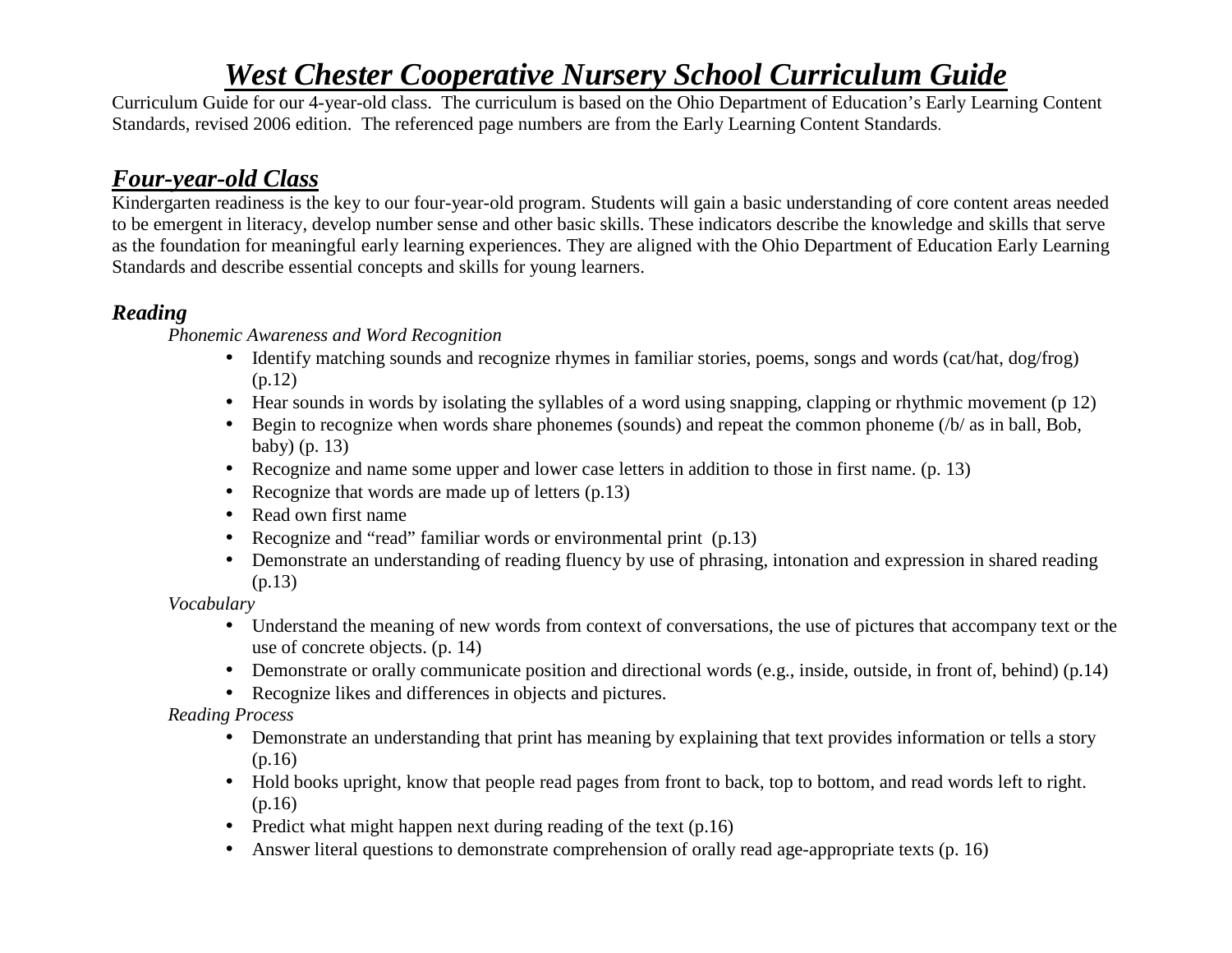• Respond to oral reading by commenting or questioning (p. 17)

#### *Reading Applications: Informational Text*

- Use pictures and illustrations to aid comprehension (p.18)  *Reading Applications: Literary Text* 
	- Identify characters in favorite books and stories (p. 19)
	- Participate in shared reading of repetitious or predictable text (p.19)

#### *Writing*

*Writing Process* 

• Generate ideas for a story or shared writing with assistance (p.20)

*Writing Applications* 

• Play at writing from top to bottom, horizontal rows as format (p. 21)

*Writing Conventions*

- Print letters of own name and other meaningful words with assistance using conventional print. (p. 22)
- Begin to demonstrate letter formation in "writing" (p. 22)
- Scribble familiar words with mock letters and some actual letters (e.g. love, Mom, child's name) (p.22)

#### *Communication*

- Attend to speakers, stories, poems and songs (p.24)
- Follow simple oral directions (p. 24)
- $\bullet$ Speak clearly and understandably to express ideas, feelings and needs. (p. 25)
- $\bullet$ Initiate and sustain a conversation through turn taking and without interruptions (p. 25)
- •State parents' names
- Recite home address
- $\bullet$ Recite telephone number
- $\bullet$ Participate in the recitation of books, poems, chants, songs and nursery rhymes (p. 25)

#### *Math*

- $\bullet$ Count to 20 in the context of daily activities (p.29)
- •Identify and name numerals 0-10. (p. 29)
- $\bullet$ Identify penny, nickel, dime and quarter and recognize that coins have different values (p. 29)
- $\bullet$ Begin to identify and use the language of time (e.g., day, night week and yesterday, today tomorrow) (p. 30)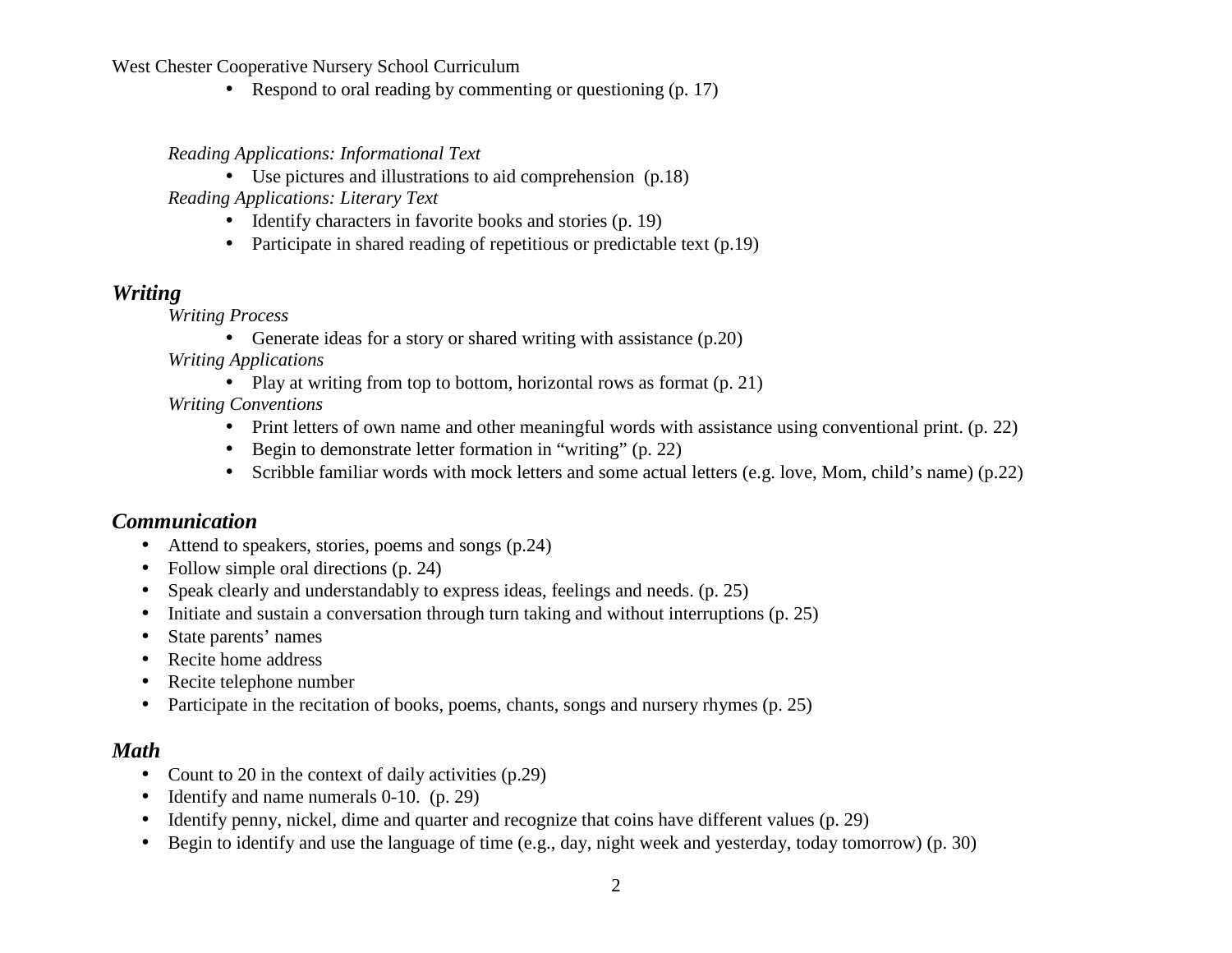- Recognize that various devices measure time (clock, timer, calendar) (p. 30)
- Identify, name, create and describe common two-dimensional shapes in the environment and play situations (circles, triangles, rectangles and squares) (p. 31)
- Identify, copy, extend and create simple patterns or sequences of sounds shapes and motions in the context of daily activities and play (p. 32)
- Understand relative concepts (e.g., size, heavy, light, over, under, etc.)

#### *Social and Emotional Development*

- Separate easily from parents
- $\bullet$ Demonstrate self-confidence and willingly tries new things
- $\bullet$ Follow classroom rules and routines (p.49)
- $\bullet$ Transition between activities
- •Demonstrate cooperative behaviors, such as turn taking, sharing, comforting, and compromising (p.41)
- •Stay on task
- $\bullet$ Respect authority
- Use self-control

#### *Fine Motor*

- Trace along a line
- •Copy two dimensional figures (e.g., circle, square, cross and "X")
- Use scissors to cut a straight line and curved line
- $\bullet$ Use mature pencil grip
- •Work a puzzle with ten or more pieces
- •Use glue properly
- $\bullet$ Draw a person (includes: head, trunk, arms, legs, eyes, mouth, nose, hands, feet)

## *Gross Motor*

- Stand on one foot for 5 seconds •
- $\bullet$ Hop on right and left foot
- Walk on a balance beam heel to toe
- •Catch a ball
- •Coordinate body movements
- $\bullet$ Climb alternating feet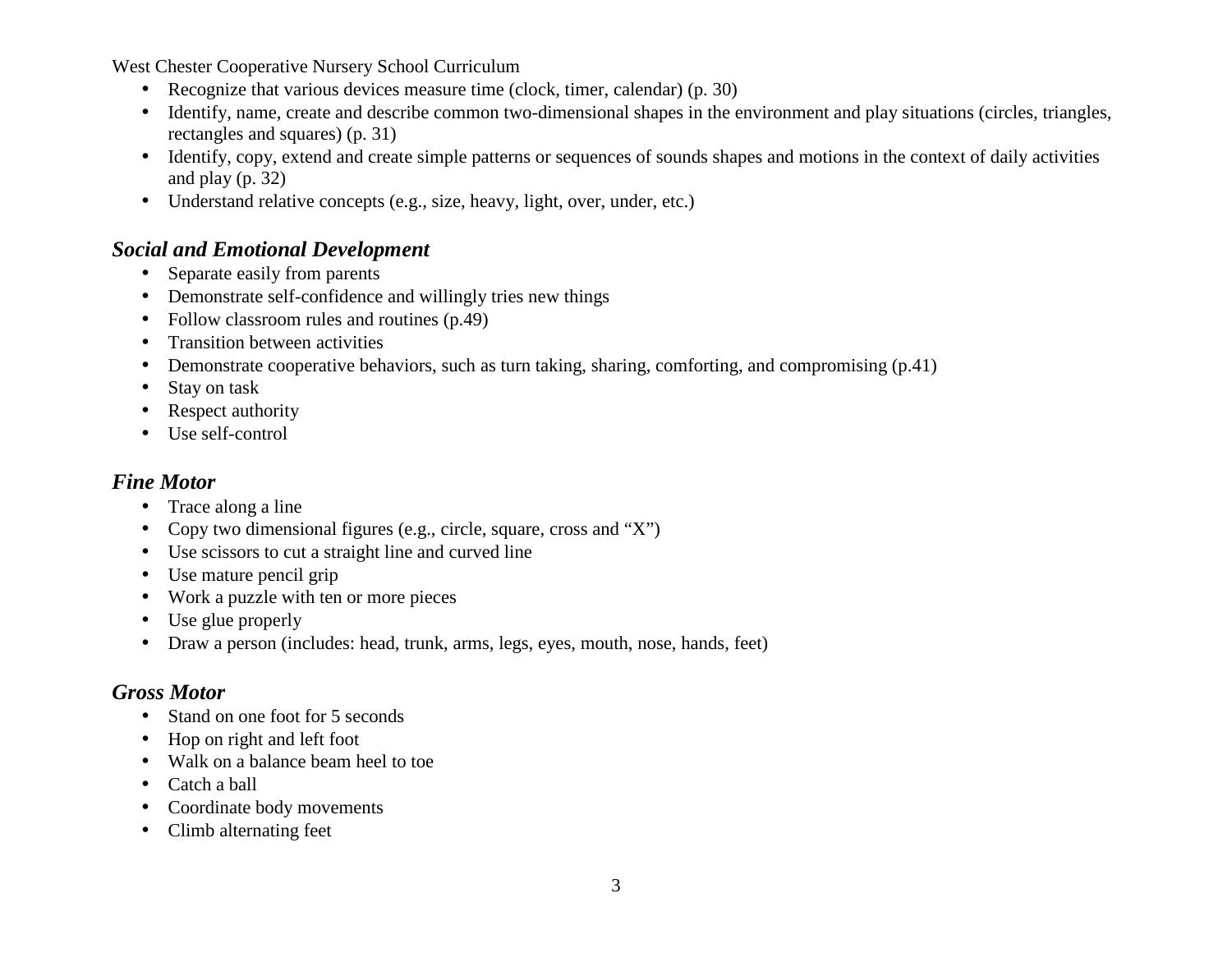#### *Music and Art*

- Participate during group signing
- $\bullet$ Respond to rhythmic activities
- Identify colors
- Participate in art activities
- $\bullet$ Identify the intended purpose of familiar tools (e.g. scissors, hammer, paint brush, cookie cutter) (p. 40)
- Demonstrate the safe use of tools, such as scissors, hammers, writing utensils, with adult guidance. (p. 40)

### **Conceptual Areas** *introduced* **in the 4-year-old class during the year**:

*Science/Health*

- Earth Science
	- Weather
	- **Seasons**
	- Environmental changes
- Life Science
	- Needs of Living Things
	- Classifying Animals (e.g., baby/adult, zoo, farm , jungle)
	- Life Cycles (e.g., butterflies, insects)
	- Plants
- Physical Science
	- Vibration
	- Sensory Experiences
	- Nature of Matter (e.g., parts and wholes)
- Health Science
	- Healthy Habits (e.g., washing hands)
	- Dental Health
- Explore objects, organisms and events using simple equipment (e.g., magnets and magnifiers)

## *Social Studies*

- History
	- Daily Life (e.g., personal timeline)
	- Heritage (e.g., All About Me, family stories)
- Government
	- U.S. Symbols (e.g., American flag, Pledge of Allegiance)
	- Classroom Rules